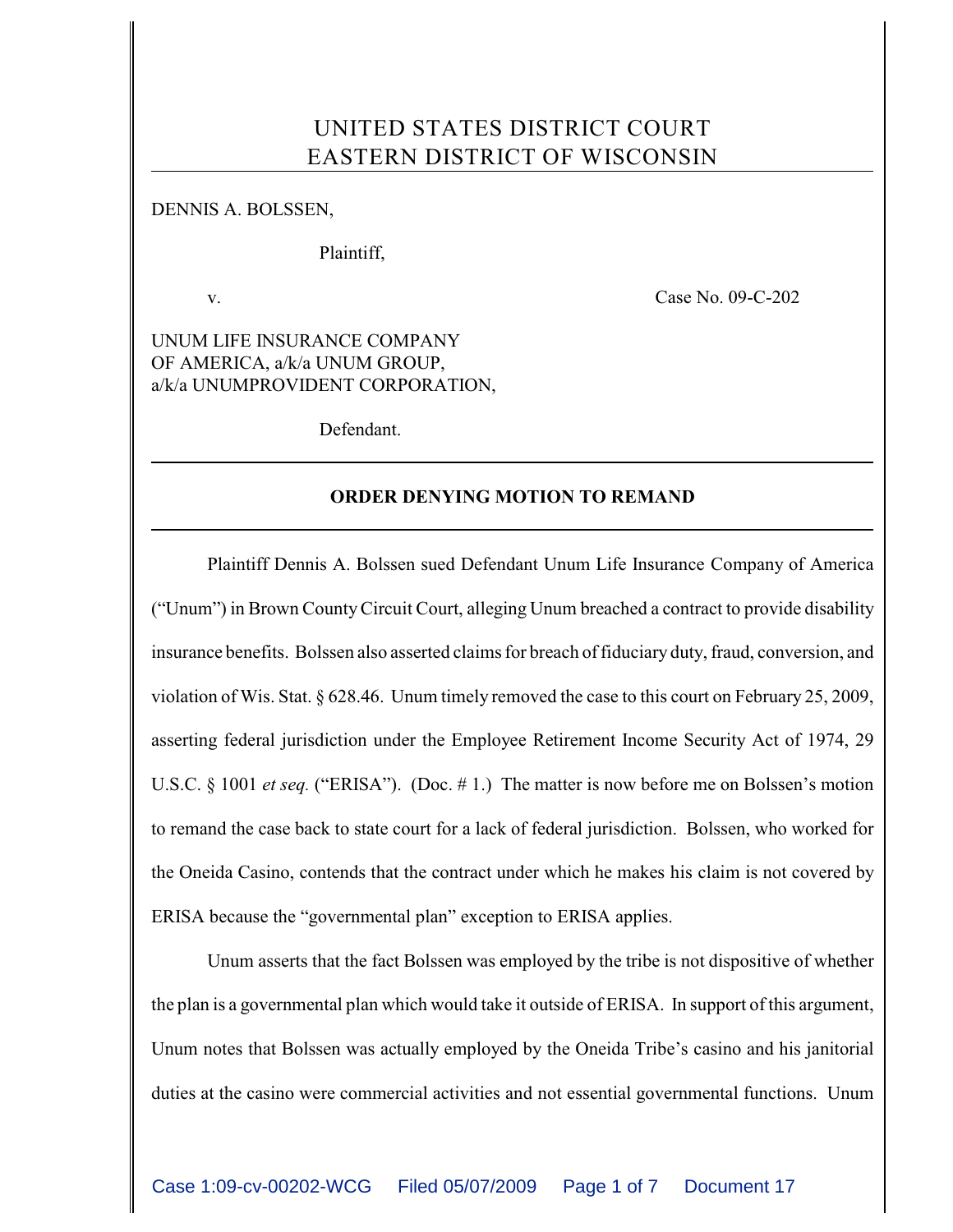also contends that ERISA governs as the plan itself provides that it was governed by ERISA, and because Unum administered Bolssen's claim in accordance with ERISA. (Def.'s Br. in Opp. at 6 n.2.)

#### **BACKGROUND**

According to the complaint filed in Brown County Circuit Court, Bolssen worked for the Oneida Tribe of Indians of Wisconsin. (Compl. ¶ 3.) On September 1, 1997, Unum issued a group disability insurance policy to the tribe. (*Id*.) Bolssen fell on October 23, 2004 and sustained injuries to his head, arms and torso. (Compl. ¶ 4.) On March 25, 2005, Bolssen notified Unum of his disability, and payments under the policy began soon thereafter. (Compl. ¶ 5.) On November 27, 2007, Unum requested that Bolssen attend an "independent medical examination" to perform an Activities Daily Living Assessment ("ADLS"). (Compl. ¶ 8.) Based upon the results of the ADLS, which indicated Bolssen had lost only one activity of daily living (bathing), Unum notified Bolssen on February 28, 2008, that it would no longer continue to pay disability benefits under the long term disability claim. (Compl. ¶ 10.)

#### **ANALYSIS**

"The party seeking a federal forum has the burden of establishing jurisdiction." *Wellness Community-National v. Wellness House*, 70 F.3d 46, 49 (7th Cir. 1995) (citation omitted); *see also Hart v. Fed Ex Ground Packaging Sys., Inc.*, 457 F.3d 675, 679 (7th Cir. 2006) ("In general, of course, the party invoking federal jurisdiction bears the burden of demonstrating its existence. Federal courts are courts of limited jurisdiction: 'It is to be presumed that a cause lies outside this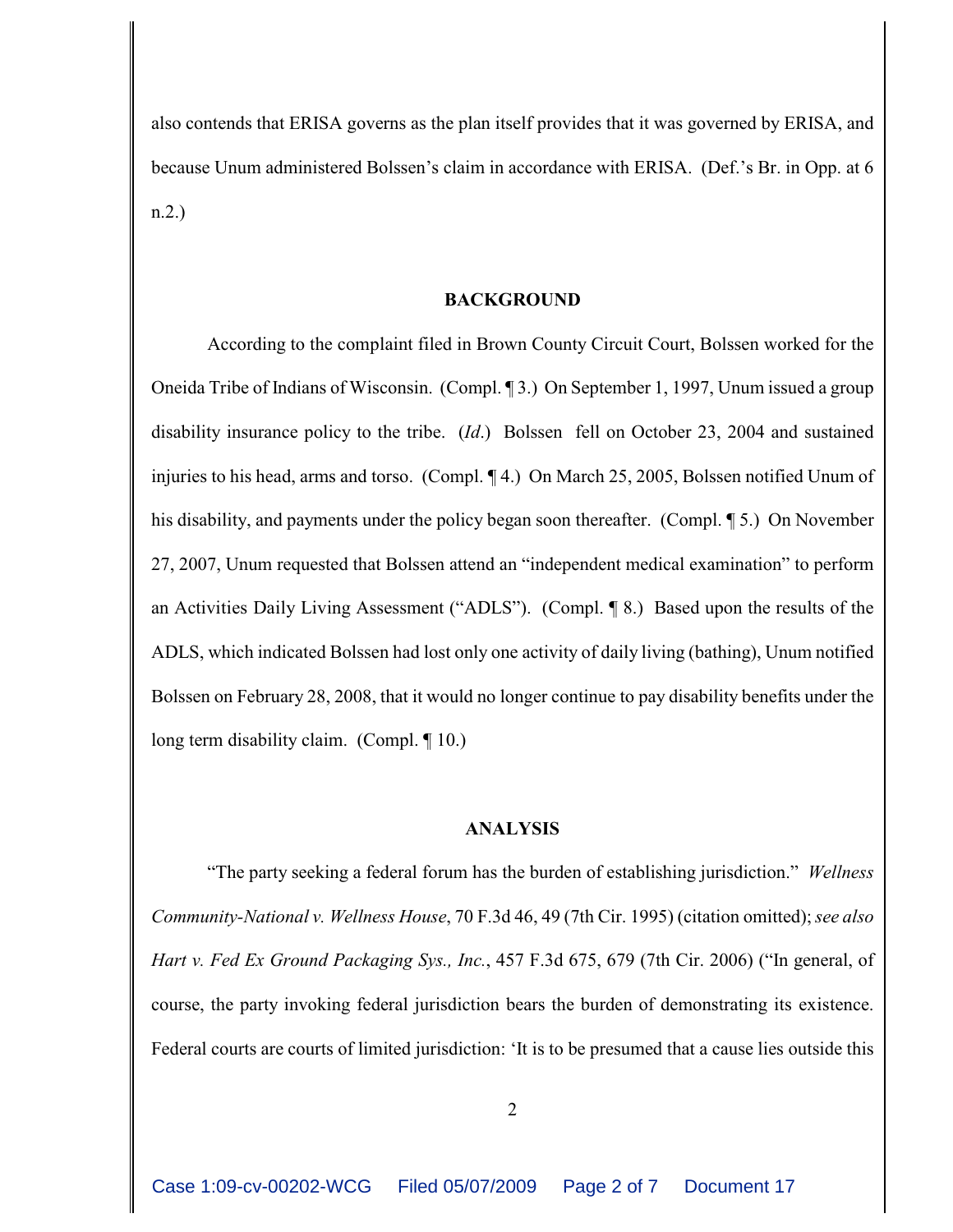limited jurisdiction, and the burden of establishing the contrary rests upon the party asserting jurisdiction.'") (some citations omitted) (quoting *Kokkonen v. Guardian Life Ins. Co. of America*, 511 U.S. 375, 377 (1994)). Unum therefore has the burden of establishing that federal jurisdiction exists.

The provisions of ERISA do not apply to a "governmental plan" as defined by 29 U.S.C. § 1002(32). 29 U.S.C. § 1003(b)(1). In pertinent part, section 1002(32) defines "governmental plan" as:

. . . a plan which is established and maintained by an Indian tribal government (as defined in section 7701(a)(40) of Title 26), a subdivision of an Indian tribal government (determined in accordance with section 7871(d) of Title 26), or an agency or instrumentality of either, and all of the participants of which are employees of such entity substantially all of whose services as such an employee are in the performance of essential governmental functions but not in the performance of commercial activities (whether or not an essential government function)

29 U.S.C. § 1002(32). Thus, employee plans established and maintained by an Indian tribal government are exempt only if substantially all of the employees' services are in the performance of essential government functions, as opposed to commercial activities–even if the commercial activities are essential government functions.

The amendment to section 1002(32), which made certain plans established and maintained by Indian tribal governments exempt from ERISA, took effect on August 17, 2006. Pub. L. No. 109-280, § 906(a)(2)(A), 120 Stat. 780, 1051 (2006). Prior to the amendment of § 1002(32), the Seventh Circuit held that because ERISA is a statute of general application, tribal sovereignty did not insulate plans established and maintained by tribes from ERISA. *Smart v. State Farm Ins. Co.*, 868 F.2d 929 (7th Cir. 1989). Since the policy at issue here and the accident precede the effective date of the amendment making some plans offered by tribal governments exempt, it is questionable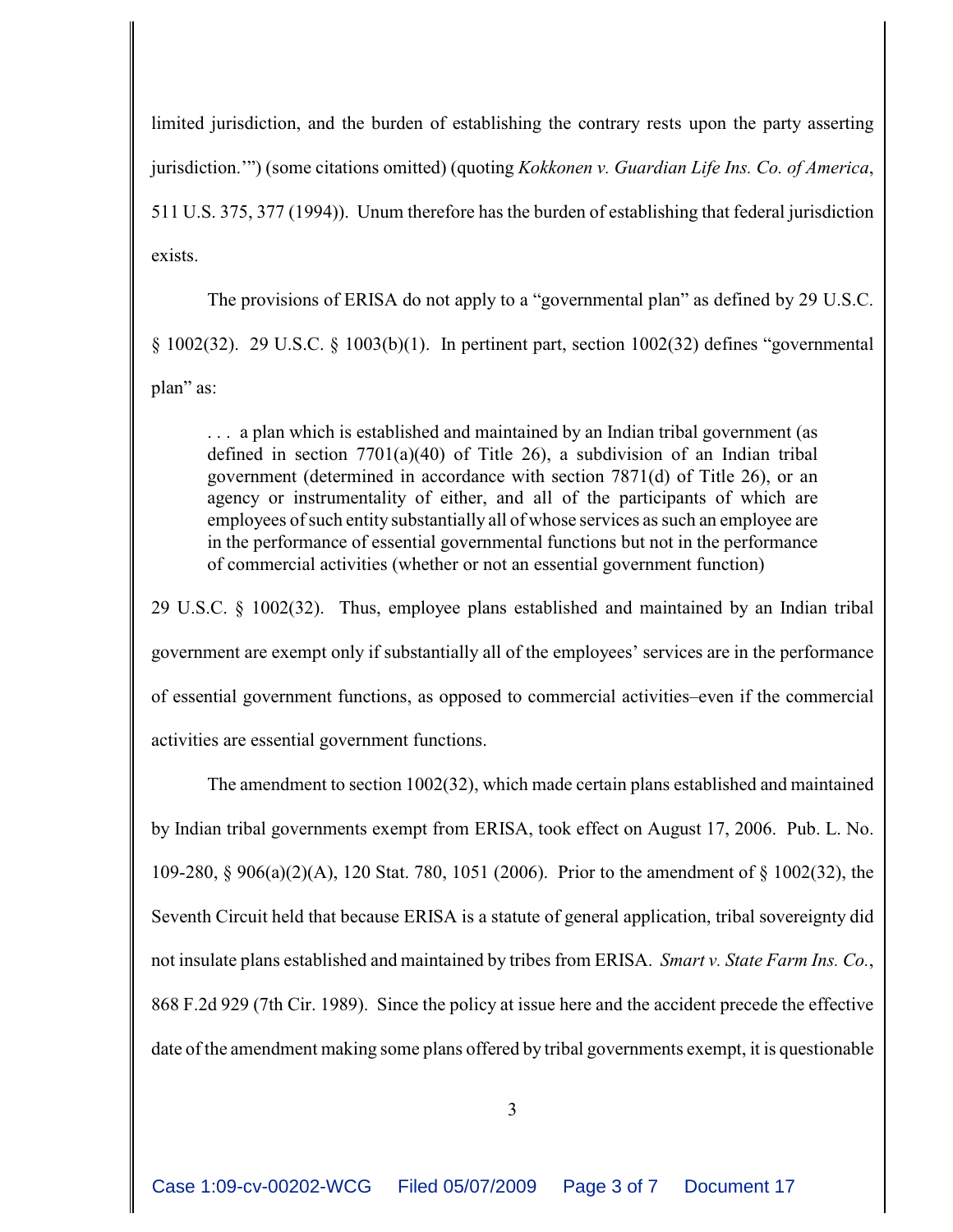whether section 1002(32) even applies. *See Dobbs v. Anthem Blue Cross and Blue Shield*, Case No. 04-cv-02283, 2007 WL 2439310, \*3 (D. Colo. Aug. 23, 2007) (holding that the new definition of governmental plan under  $\S 1002(32)$  does not apply retroactively). Even assuming the amendment applies, however, the exemption it created does not seem to cover the plan at issue here.

"The amendment's legislative history suggests that Congress expanded the definition to clarify the legal ambiguity regarding the status of employee benefit plans established and maintained by tribal governments." *Dobbs v. Anthem Blue Cross & Blue Shield*, 475 F.3d 1176, 1178 (10th Cir.

2007) (citing 150 Cong. Rec. S9526, 9533). The Tenth Circuit further explained,

Because the amended provision makes a distinction between "essential governmental functions" and "commercial activities," not all plans established and maintained by tribes will fall under the governmental plan exemption. The determination of whether a tribal plan qualifies as a governmental plan under § 1002(32) requires a fact-specific analysis of the plan at issue and the nature of its participants' activities.

*Dobbs*, 475 F.3d at 1178. Since the 2006 amendment there has been little comment from the courts on the difference between "essential governmental functions" and "commercial activities."

Recognizing the lack of judicial decisions on the applicability of the amended § 1002(32), Unum argues that the court should look to guidance in cases interpreting similar provisions of the National Labor Relations Act ("NLRA"). (Def.'s Br. in Opp. at 3) (citing *Shannon v. Shannon*, 965 F.2d 542, 547 (7th Cir. 1992). One such case is *San Manuel Indian Bingo & Casino v. NLRB*, in which the D.C. Circuit held that the NLRA applied to a tribal casino since the casino served a predominantly commercial function. 475 F.3d 1306 (D.C. Cir. 2007). *San Manuel* observed that "it can be argued any activity of a tribal government is by definition 'governmental,' and even more so an activity aimed at raising revenue that will fund governmental functions." *Id.* at 1313. In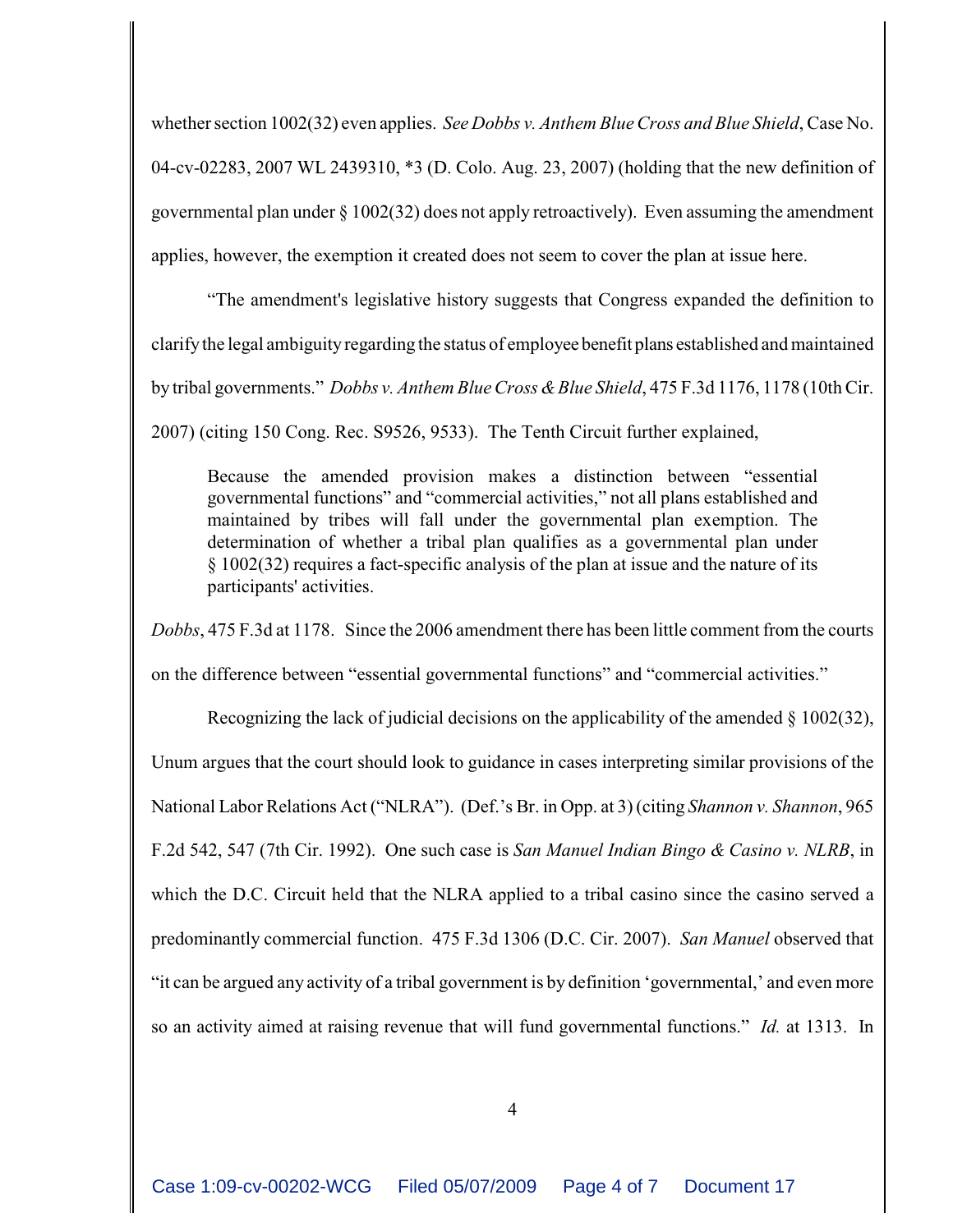construing an act governing labor relations, however, the Court viewed the term "governmental" in "a restrictive sense to distinguish between the traditional acts governments perform and collateral activities that, though perhaps in some way related to the foregoing, lie outside their scope." *Id.* The Court concluded "operation of a casino is not a traditional attribute of self-government. Rather, the casino at issue here is virtually identical to scores of purely commercial casinos across the country." *Id.* at 1316.

The same can be said here. Bolssen worked as a custodian for the Oneida Casino, which is one of the business enterprises of the Oneida Nation. (Aff. of Kathleen Reid, Exs. A-B; Aff. of Molly R. Hamilton, Ex. B.) Bolssen asserts that neither the complaint nor the plan attached to it make it clear that the plan covers workers performing primarily commercial activities. But a plaintiff cannot avoid complete preemption under ERISA by "artfully pleading . . . so as to omit facts that indicate federal jurisdiction." *Jass v. Prudential Health Care Plan, Inc.*, 88 F.3d 1482, 1488 (7th Cir. 1996) (citation omitted). To allow defendants access to federal court when the actual nature of the complaint is federal, courts may look beyond the four corners of the complaint and matters attached thereto "to determine whether a plaintiff has artfully pleaded his suit so as to couch a federal claim in terms of state law." *Id.* (quoting *Burda v. M. Ecker Co.*, 954 F.2d 434, 438 (7th Cir. 1992)). Based upon the plan itself, which is attached to the complaint, as well as the evidence Unum has submitted in response to Bolsson's motion to remand, it is clear that the plan covers all Oneida employees, including those employed by its business enterprises, such as its casino. (Compl., Ex. A; Aff. of Kathleen Reid, Exs. A, B.) Oneida business enterprises, in addition to its casino, include a hotel, retail outlets, and a farm. (Aff. of Molly R. Hamilton, Ex. B.) According to the invoices for the current disability policy which is billed separately for government employees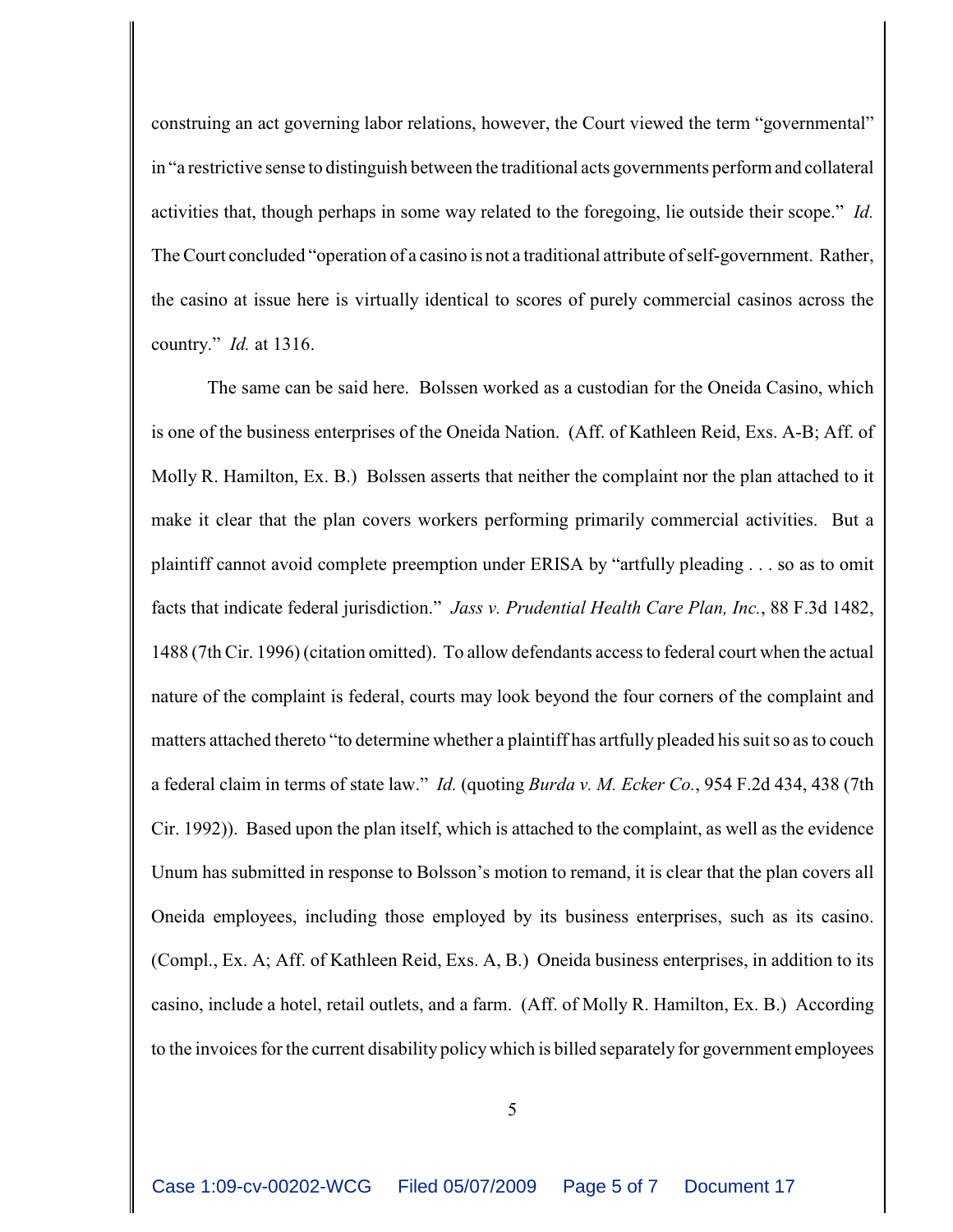and for enterprise employees (apparently reflecting the change in the law), there are 1,324 enterprise employees with long-term disability coverage compared to 1,225 government employees. (Aff. of Mary J. Waters, Ex. A.) While the numbers may have been different in 2004, when Bolssen was injured, or in 2005, when he filed his disability claim, there is nothing to suggest that even then substantially all of the services performed by the employees covered by the plan were of essential governmental functions, as opposed to commercial activities. It therefore follows that the plan is not an exempt governmental plan within the meaning of section 1002(32).

Finally, Bolsson argues that the employer's failure to file a Form 5500 with the United States Department of Labor indicates that the plan is not governed by ERISA. Form 5500 is an annual report disclosing financial and actuarial information that is required to be filed with the Secretary of Labor under ERISA. 29 U.S.C. §§ 1023, 1024. Bolssen notes that "a survey of the Department of Labor's records shows no such filing here." (Br. Supp. Mot. to Remand at 2.) But courts have consistently rejected the argument that the failure to comply with formal requirements can prevent the establishment of an ERISA plan. *See, e.g., Orozco v. United Airlines, Inc.*, 887 F.2d 949, 952 (9th Cir. 1989) ("[C]ompliance with ERISA's procedural requirements for setting up an employee benefit plan is not a prerequisite to ERISA coverage."). If the Oneida Tribe of Indians of Wisconsin or Unum failed to file a required form, the Department of Labor may take some action to insure compliance. The filing of a proper form has no bearing, however, on whether a plan is covered by ERISA. Bolssen's motion to remand the case to state court will therefore be denied.

## **CONCLUSION**

Based on the record before me, I conclude that the plan under which Bolssen seeks disability benefits is not a governmental plan exempt from ERISA, meaning that ERISA applies. The motion